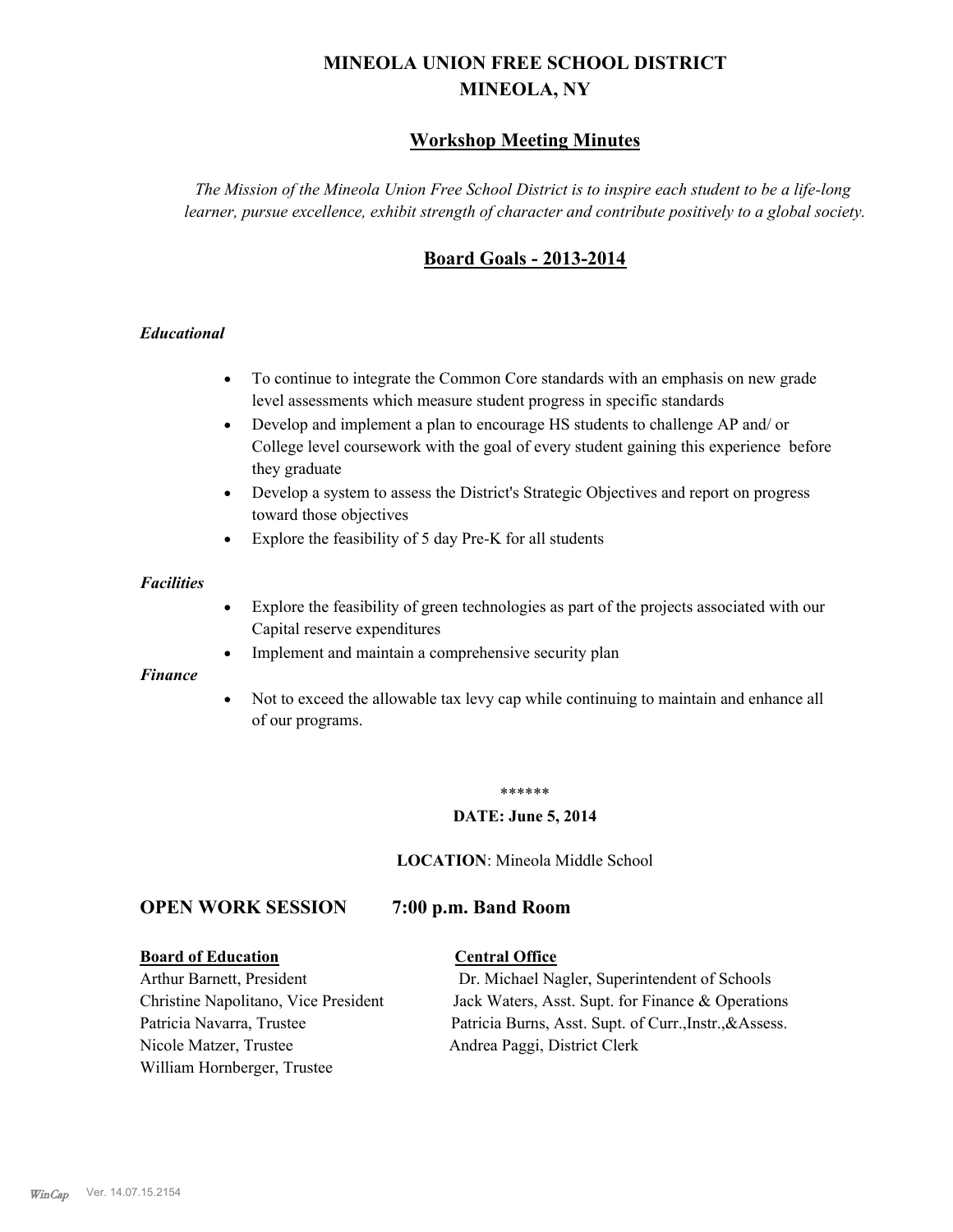**A. Call to Order- 7:05pm B. Pledge of Allegiance C. Reading of Mission-** Artie Barnett **D. Moment of Silent Meditation**

### **E. Dais & Visitor Introductions**

### **F. High School Student Organization Report**

There was no Student Organization Report this evening.

Mr. Barnett stated with the Board's approval, he would like to change the order of this evening's meeting. The Presentations will be moved to the beginning of the meeting, followed by the vote on item J and items G, H, and I will be moved to the end of the meeting. The Board was in agreement with the adjustment of the order of tonight's meeting. \*Please see presentation section for minutes for the presentations.

#### **G. BOE Reports**

## **a. Comments from Board Trustees**

Nicole Matzer thanked everyone who came out and voted at the May Election. She also congratulated all of the students recognized tonight and is amazed with their accomplishments. Ms. Matzer thanked Mr. Gaven for his presentation tonight and the teachers and students for their demonstrations.

Patricia Navarra was able to see the High School Art Show and feels the work really talked to the STEAM curriculum and she acknowledged Ms. Antonelli. She added that it is nice to be here at the Middle School tonight.

Christine Napolitano also attended the High School art show and was very impressed by the caliber of talent.

### **b. Comments from Board President**

Artie Barnett thanked the public for passing the budget. Mr. Barnett stated that it is concert season and he was humbled at the High School Concert when he was given the Jenkins Award during a special presentation. Last night, he attended the 4th grade concert and was impressed with the number of children on stage.

#### **c. Comments from Superintendent**

The Superintendent is amazed with the talent of the Middle School and the High School artists. He thanked Ms. Messina and the Treble Chorus for their performance of "Let It Go" at the High School concert. Dr. Nagler added that Ms. Messina actually wrote music for the song since it was not available. He stated that the talent of our kids is amazing. Dr. Nagler attended the 4th grade concert and added that from experience we are way ahead of the game. He said he would like to send his well wishes to Mr. Bennett, who had a heart attack last night.

The Superintendent stated that he will be attending the Valedictorian and Salutatorian Breakfast tomorrow. The senior week events at the High School include: 6/10- Boat Trip, 6/11 Awards Breakfast and 6/12 Prom. Regents week runs from 6/17 through 6/24. Dr. Nagler has been invited to be part of a Superintendent Round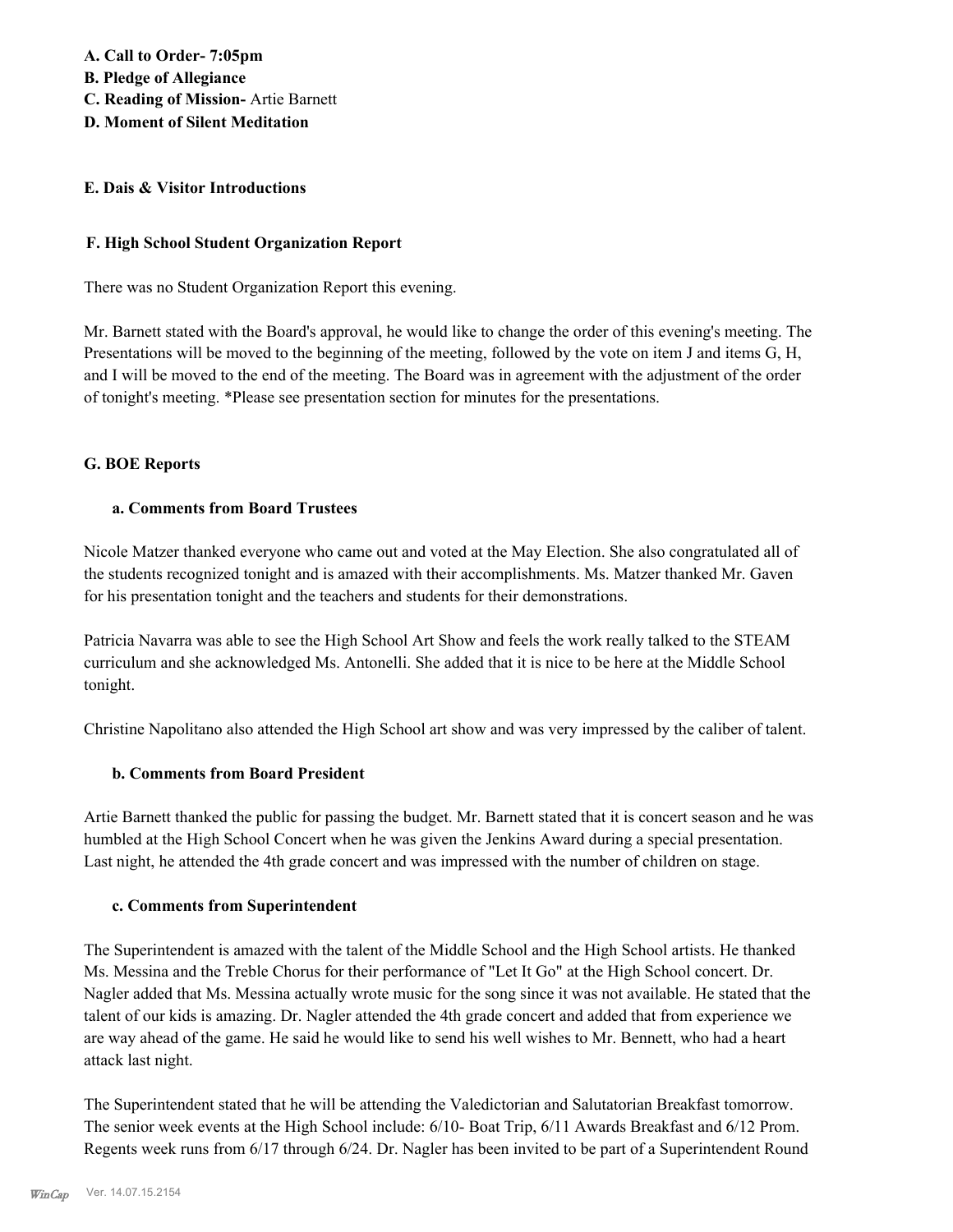Table with the Commissioner in Albany on June 16th. He and Mr. Gaven have also been asked to be part of a film series with APPLE August 3, 4 and 5th. The Booster Club Spring Fling is tomorrow night. Dr. Nagler stated that Ralph Amitrano and Joe Cerulli have requested permission to explore a wrestling camp, which would be self-funded and utilize the school facilities. It would be geared toward Middle School and younger, with the goal of building the program. Mr. Amitrano would send out information. The Board approved of this plan.

The Superintendent stated that the window and door project is currently being reviewed in Albany. He stated that he hopes to go out to bid the masonry project. Dr. Nagler feels that the window project will probably be done in the buildings at night during the fall. Dr. Nagler added that the HVAC project is not yet being reviewed in Albany. He does not have a plan yet for how this project will be completed. The Retreat Date for the Board is scheduled for August 28th at 6pm.

Mr. Hornberger asked for the status of the Jackson cafeteria project. Dr. Nagler stated that the project will begin as soon as soon as school ends and it is anticipated that the job will take six weeks to complete. Mr. Hornberger asked for an update on the fuel depot project. Dr. Nagler stated that there was an issue with the asphalt due to the weather and a change order was needed for additional asphalt. It is anticipated that the project will be complete by mid-July.

#### **H. Old Business**

Mr. Barnett asked the Board if there was any old business this evening. Mr. Hornberger stated that there have been questions raised about the continuation of Latin at the High School and he asked the Superintendent for some comments on the issue. The Superintendent stated that there has been some informal talk that the current Latin teacher has plans to retire within the next 2 years. He stated that the issue is that Latin teachers are difficult to come by; this raises the question of whether or not the High School should offer Latin to the 8th graders. Dr. Nagler recommends not offering because the language requirement for graduation is three years plus the point exam. If the District was unable to hire a new teacher and students could not complete the sequence for Latin, then they would need to start with a new language. This could result in the student not meeting the requirement in time for graduation. Ms. Matzer asked the Superintendent for the interest level and Dr. Nagler responded that 15 incoming students would like to take Latin. Mr. Hornberger inquired if students are aware that Latin may not be offered. Dr. Nagler stated that students were asked to give their three choices for language. Mr. Hornberger asked if we have explored all options. The Superintendent stated that we would have to be creative to continue the language in the event that the District could not find a new teacher. One option could be online credit work for Latin; this could be our plan b. Students would need to be notified that there is a possibility that Latin 3 could be online. Mr. Hornberger asked the Board for their opinion on this topic. Mr. Barnett asked if the High School does offer Latin with no guaraentee, what is the number of students needed for the course to be run and the Superintendent responded that we need 12 students. He added that the issue with finding a teacher is that Latin is an unusual certification. Ms. Navarra asked how many of the older students are interested in Latin and the response was eight juniors. Ms. Napolitano inquired if Mr. Escobar or Dr. Nagler have been formally notified by this teacher that she is actually planning on retiring. Dr. Nagler stated that contractually she is not obligated to do so. His concern is that if indeed it does happen, he does not want to leave students without a program. Dr. Nagler would rather be prepared and he is okay with offering Latin and making students aware that there is the possibility that the 3rd year could be online. He will ask Dr. Smith to draw up a letter to parents notifying them of this information. The Board was in agreement with this option.

Mr. Hornberger raised the issue of the NYSSMA scores and comments made to students. He stated that in 2013 the students did very well but for some grade levels there was a slippage in the results this year. The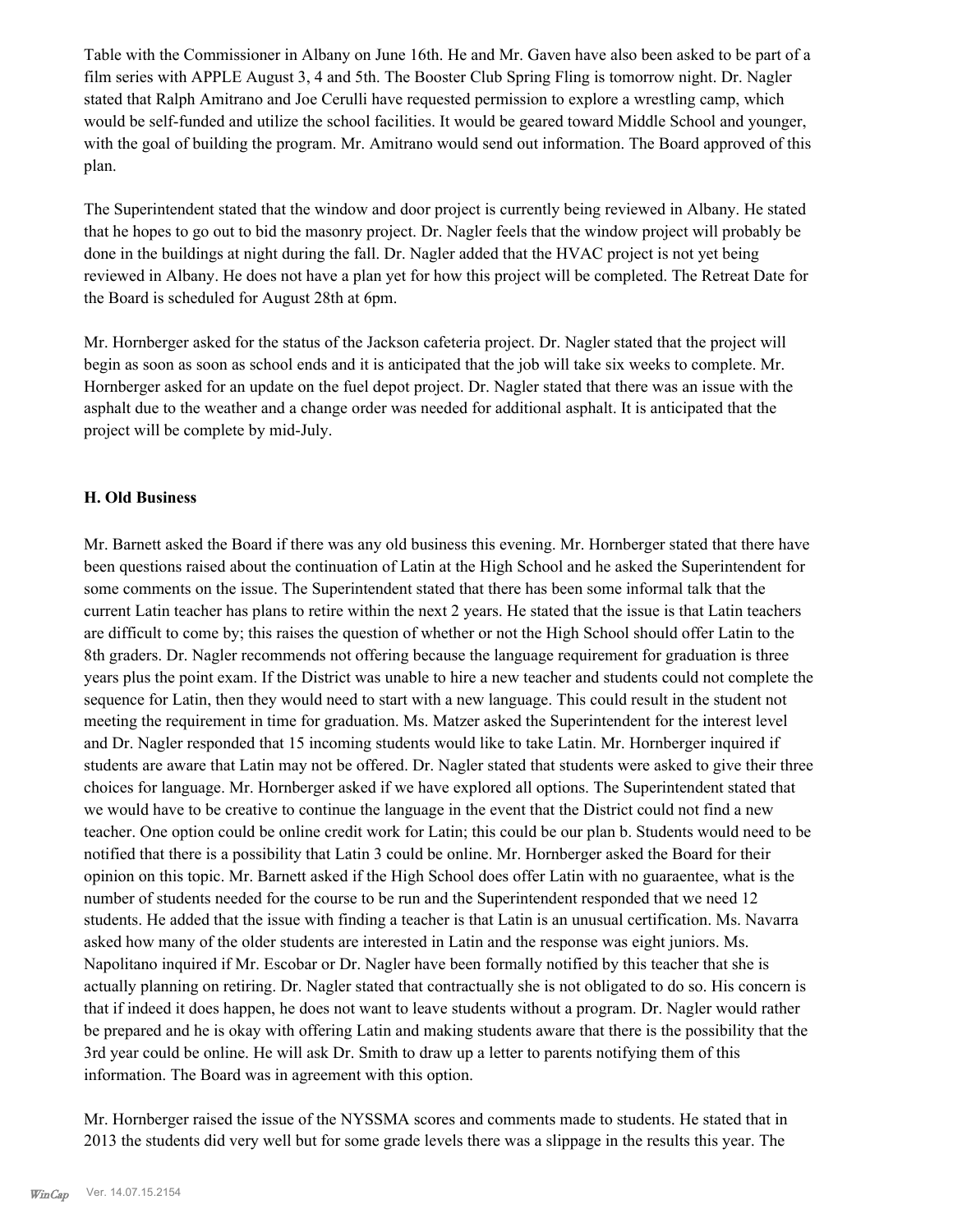Superintendent stated that he printed out the comparison of scores and in some groups there is work to be done. The issue that was raised is the manner in which the students were spoken to and how comments were presented. The Superintendent has directed Mr. Owens to inquire about the comments, which are usually presented in a positive manner but with some groups this was not the case.

Ms Navarra asked for an update on the hiring of a teacher for Driver's Education. Dr. Nagler stated that a teacher has been hired and will be approved at the next meeting once all of his paperwork is in order.

Mr. Barnett asked the Superintendent if the District knows the organizers of the event to be held at Hampton Stadium this weekend and do they have insurance. Dr. Nagler stated that the Portuguese Center of Mineola has said that they are the organizers and they have liability insurance. The District will need to hire someone to open the gates and clean the bathrooms. Mr. Barnett asked the Superintendent for details of Hampton Stadium usage. Dr. Nagler stated that it will be used for 4 hours and the parade will proceed through Hampton in a manner similar to the Homecoming parade. Vehicles will be on the track only not on the actual field. Mr. Barnett stated that he would have liked to have received clearer information on the event and does approve of the usage of Hampton stadium. Dr. Nagler stated that the group has liability insurance and did give a plan of usage. Mineola is home to a large Portuguese community and we like to support their events. Mr. Hornberger stated that he shares Mr. Barnett's concerns but looks forward to the event.

Mr. Barnett asked for an update on negotiations, has the fact finder been requested and Dr. Nagler responded that the lawyers have made the request. Mr. Barnett inquired about the status of the Residency Program with Adelphi. Dr. Nagler stated that the program will continue and we have the commitment of 5 teachers to Jackson Avenue. We have also requested some changes be made to the program.

Ms. Matzer asked for an update on I pads for the summer. The Superintendent stated that letters have been sent home to the Middle School families to determine interest and Edmodo will be used for summer reading. A letter will be sent to the Jackson Avenue families and eSpark will be used for summer reading for the 3rd and 4th grade students. The teachers will be paid to monitor the students work over the summer. At this point, the usage of the I pads over the summer is purely voluntary and nothing is set yet for the summer for 7th graders going into 8th grade.

Ms. Napolitano stated that she would like to see the Superintendent's blog in the local paper. Mr. Hornberger is in agreement with this suggestion and feels it would open up new opportunities of keeping the community informed of all that is going on in the District. Ms. Napolitano added that there are many members of the community that do not use the computer or the district website and feels that this would be a great initiative. The Superintendent stated that he will work on this task.

Finally, Mr. Barnett stated that he would like to make people aware that a few items were missing from the locker room in the High School recently. These items had not been locked in locker, but had been left out by students. The missing phones have been retrieved. On the day which this occurred, the locker room attendant was not on duty. The Superintendent stated that Mr. Escobar was right on top of this situation and knew who to look for. The items were retrieved and the student has been suspended. This situation was wrapped up very quickly. Dr. Nagler emphasized that our students are safe in their environment and sometimes do not take into consideration that someone may go through their items. Mr. Barnett stated that the majority of our students are model citizens. He just wanted to bring this item up as a matter of transparency. There was no additional old business.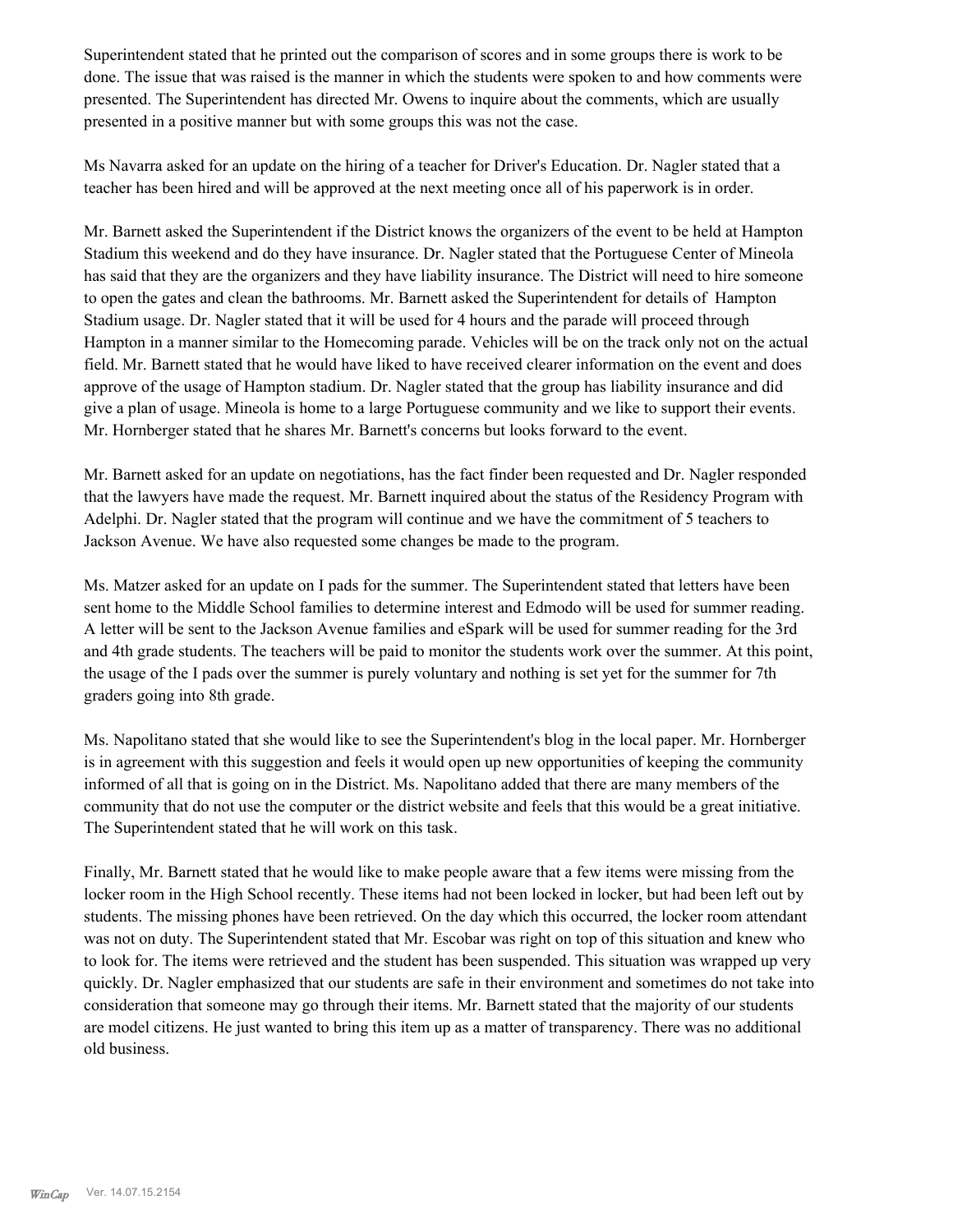## **I. New Business**

#### **Memorandum of Agreement**

**RESOLUTION # 71- BE IT RESOLVED,** that the Board of Education of the Mineola Union Free School District hereby authorizes and approves the memorandum of agreement between the Board of Education and the Association of Mineola School Administrators, dated June 5, 2014; and

**BE IT FURTHER RESOLVED**, that the Board of Education hereby authorizes the Superintendent of Schools to incorporate said memorandum of agreement into a more formal written agreement and further authorizes the Superintendent of Schools to execute said formal written agreement

**Motion:** Christine Napolitano **Second:** Nicole Matzer

Discussion: The Superintendent stated that there was an omission in the contract signed in January and this clarifies the language. There was no additional discussion.

| Yes: | William Hornberger    | No: | None |
|------|-----------------------|-----|------|
|      | Nicole Matzer         |     |      |
|      | Patricia Navarra      |     |      |
|      | Christine Napolitano  |     |      |
|      | <b>Arthur Barnett</b> |     |      |
|      |                       |     |      |

**Passed:** Yes

#### **J. Consensus Agenda**

**RESOLUTION # 72 -BE IT RESOLVED** that the Board of Education approves the consensus agenda items J.1.a. through J.4.e.1., as presented.

| <b>Motion:</b> | Nicole Matzer                       |     |      |
|----------------|-------------------------------------|-----|------|
| Second:        | Patricia Navarra                    |     |      |
| Yes:           | William Hornberger<br>Nicole Matzer | No: | None |
|                | Patricia Navarra                    |     |      |
|                | Christine Napolitano                |     |      |
|                | <b>Arthur Barnett</b>               |     |      |

**Passed:** Yes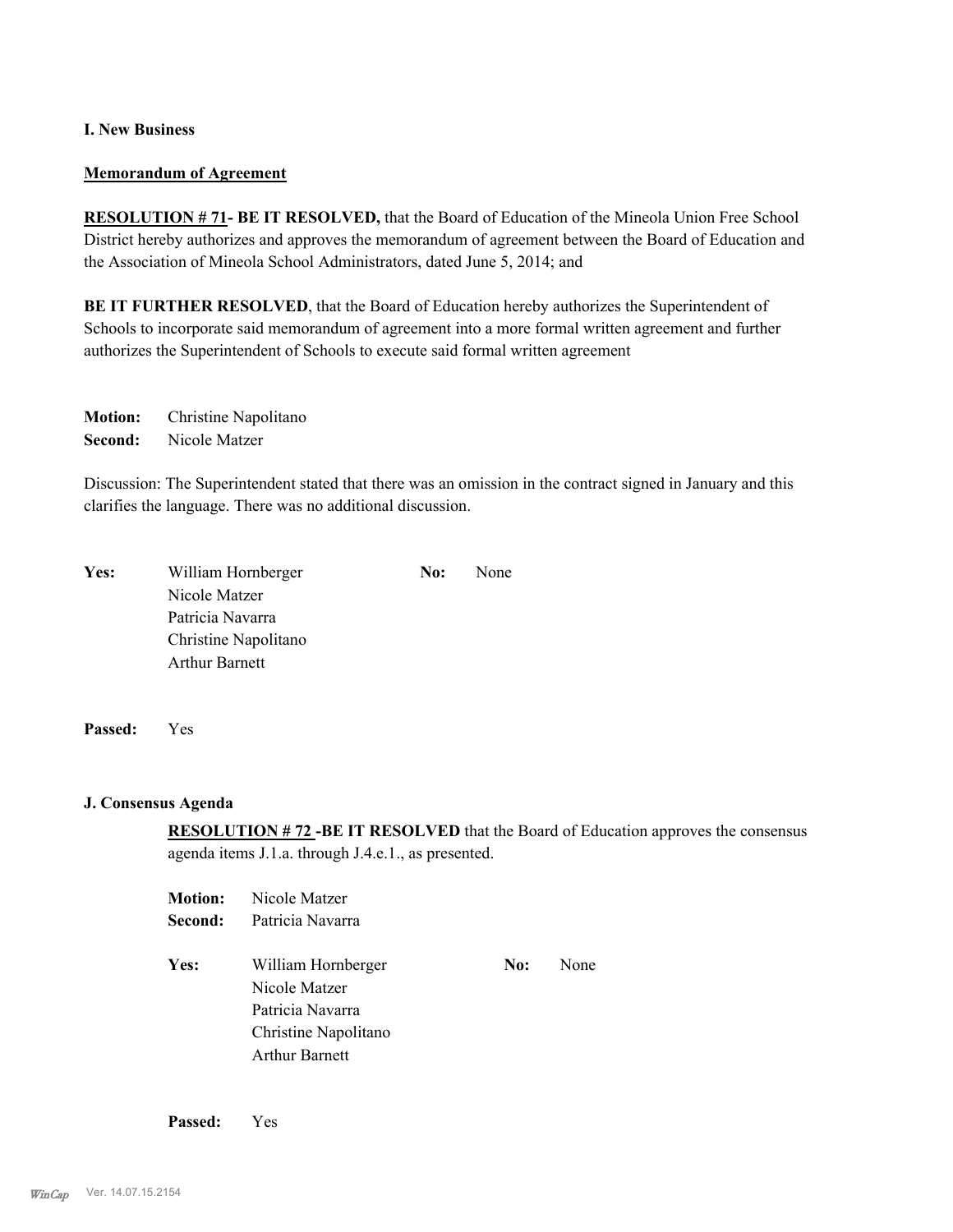## 1. **Instruction**

- a. Abolish Position
- That the Board of Education approves to abolish the following positions: - Two (2)- ESL teaching positions. 1.
- b. Preferred Eligibility List
- That the Board of Education approve the excessing of Charyn Restituyo, ESL Teacher, effective June 30, 2014. She will be placed on the Preferred Eligibility List. 1.
- That the Board of Education approve the excessing of Carmen Vazquez, ESL Teacher, effective June 30, 2014. She will be placed on the Preferred Eligibility List. 2.

## c. Appointments Instruction

- The Board of Education approves the appointment of Carmen Vazquez, to the position of Elementary Teacher, effective September 1, 2014. Probationary Period: September 1, 2014 to February 10, 2015. Salary: MA+30, Step 3, \$78,522. 1.
- Appointment(S) Tenure d.

That the Board of Education approve the recommendation of the Superintendent of Schools to appoint the following Teachers and/ or Administrators to tenure:

|    | <b>EMPLOYEE</b> | <b>TENURE AREA</b>        | <b>EFFECTIVE</b> | <b>SCHOOL</b>         |
|----|-----------------|---------------------------|------------------|-----------------------|
|    | NAME            |                           | DATE             |                       |
| 1. | Joseph Cerulli  | <b>Physical Education</b> | Sept. 1, 2014    | <b>Hampton Street</b> |
| 2. | Diane Nodell    | Librarian                 | Sept. 1, 2014    | <b>Hampton Street</b> |
|    | Mary Owens      | Mathematics               | Sept. 1, 2014    | Mineola High School   |

## 2. **Instruction: Contracted**

a. That the Board of Education approves the Educational Agreement (AGP) between Long Island University and the Mineola UFSD for the 2014- 2015 school year.

## 3. **Instruction: Student Actions**

That the Board of Education approves the following 2014-2015 Marching Band and Guard Trip: - Band Camp: Monday, August 18th - Saturday, August 23rd- Circle Lodge/ Camp Kinder Ring, Hopewell Junction, NY. a.

## 4. **Civil Service**

- a. Appointments
- That the Board of Education approve the appointment of Donna Condon, to the position of part time Lunch/Teacher Aide at Meadow Drive School, effective June 6, 2014. 1.
- b. Leave(s) of Absence
- That the Board of Education approve a paid Medical Leave of Absence to James Carlson, 12 month Bus Driver, effective May 16, 2014 through July 7, 2014, due to surgery. 1.
- That the Board of Education approve an extention of a paid Medical Leave of Absence to Gonzalo Gonzalez, Cleaner at the High School, effective May 14, 2014. He will be re-evaluated by his doctor in three months. 2.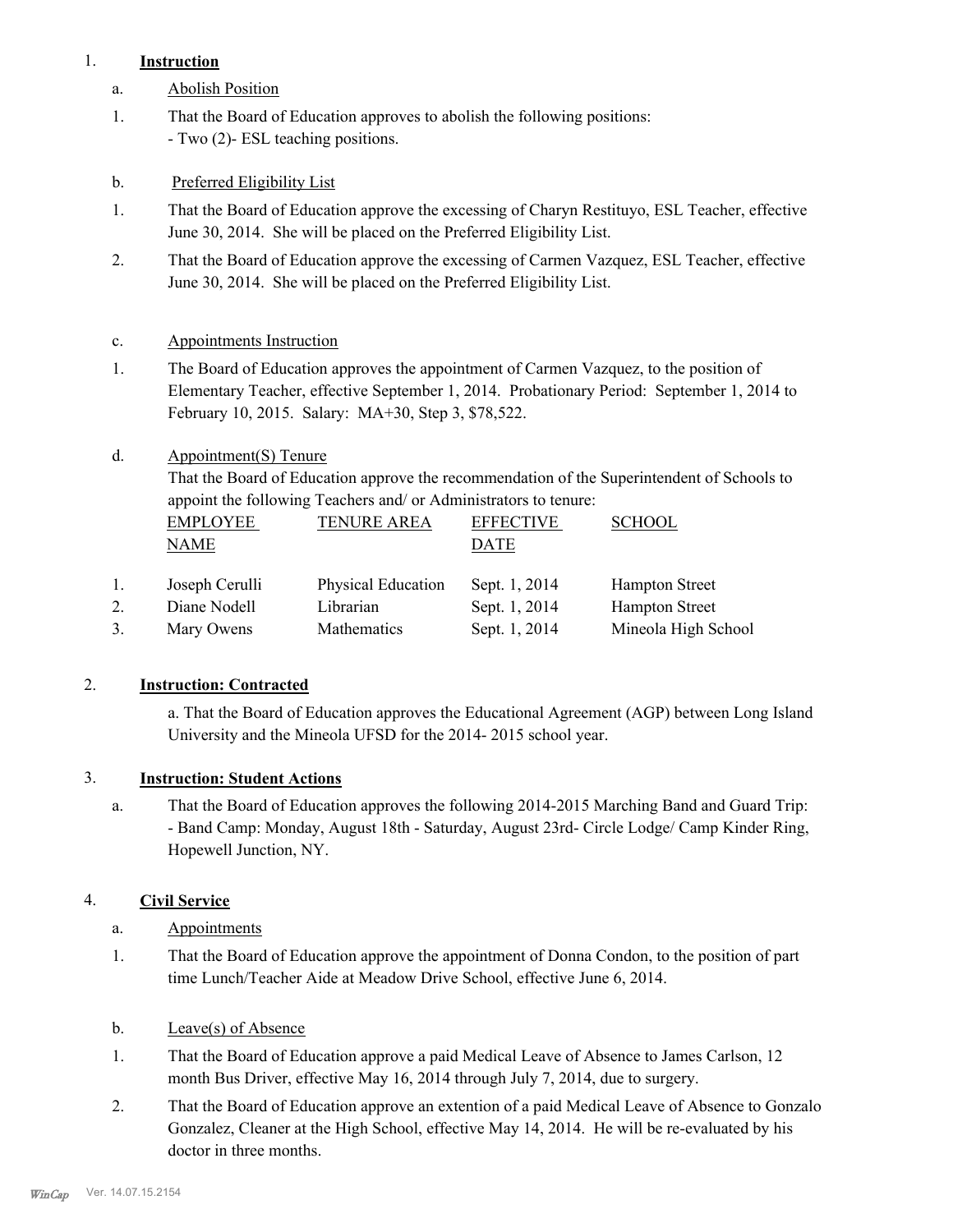- That the Board of Education approve a paid Medical Leave of Absence to Marie Verzi, PT Teacher Aide at Meadow Drive School, effective June 3, 2014 through June 26, 2014 due to surgery. 3.
- c. Resignation(s)
- That the Board of Education accept, with regret, her letter of resignation for Patricia M. Rella, for the purpose of retirement, effective June 26, 2014. 1.
- That the Board of Education accept, with regret, her letter of resignation, for Janette E. Stoner, for the purpose of retirement, effective June 27, 2014. 2.
- d. Section 211
- That the Board of Education approve the authorization for the Superintendent of Schools to sign the waiver of a Section 211 for Daniel McNamara, Bus Driver, in order for him to continue to work for the Mineola UFSD for the period July 1, 2013 through June 30, 2015. 1.
- e. Creation of New Position
- That the Board of Education approve a temporary 10 week, summer part time Typist Clerk position for the Office of Curriculum, for a special project, effective June 23, 2014. Salary will be \$21.03 per hour. 1.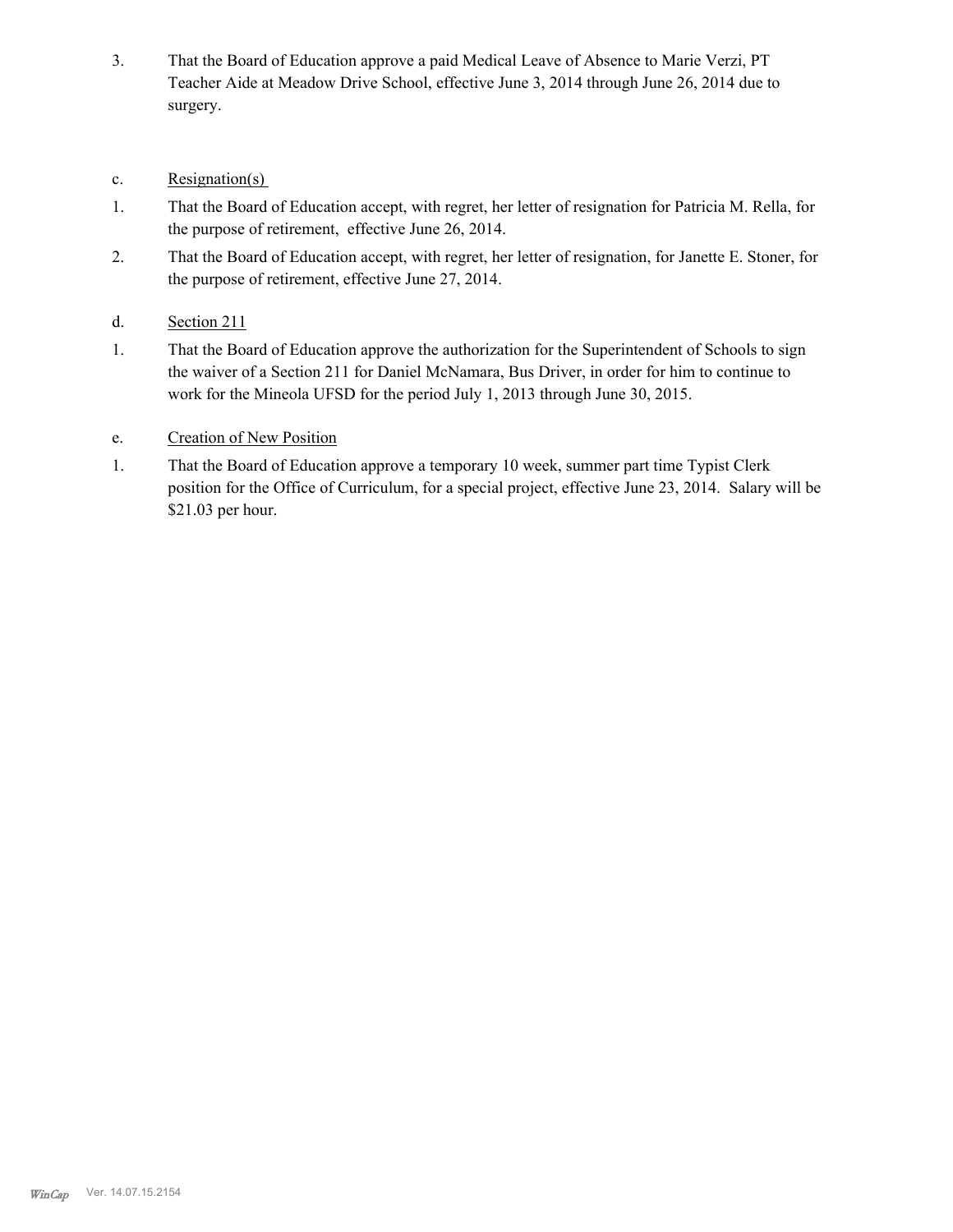## **K. Superintendent's Report**

Superintendent of Schools' Reports for 6/5/14 Presentations:

- 1. Science Research Recognition
- 2. Tenure Presentations
- 3. Middle School Technology

Science Research Recognition: The Superintendent stated that it is nice to take the time to celebrate what we do and tonight we will be recognizing the High School Science Research Students. He also thanked Ms. Napolitano for suggesting that the students be invited tonight. Dr. Nagler introduced Mr. Escobar, High School principal. Mr. Escobar thanked Dr. Nagler, the Board and the community for their support of the Science Research program. He also acknowledged Dr. McGlade-McCulloh. He added that this summer there will be construction to enlarge the room for research. Mr. Escobar introduced the students (Juniors and Seniors) and stated that he can truly say from experience that these students put in a great deal of hard work on their projects. The students recognized this evening include: Raymond Agrelo, Mallory Brady, Caroline Mueller, Kristen Sze-Tu, Joyce Hwang, Michelle Senra, Jacob Escobar, Brandon Sia, Jenn Godinho, Scott Shannon, Craig Vanderstowe, Emily Abrams, Monika Dharia and Charlotte Ring. The list of the individual research topics and formal recognition of each of these student can be found on the Superintendent's blog on the district website.

Ms. Napolitano attended one of her favorite events at the High School, the Science Symposium and was very impressed with the students' critical thinking. She hopes that the STEAM curriculum will help the research program grow and would like to see this event District wide. She congratulated each of the students on their hard work .Ms. Napolitano thanked Dr. McGlade-McCulloh, Mr. Hepworth and Mr. Escobar and added that the Board is very proud of all that is going on. The Superintendent stated that we can build the programs but they must be embraced by the students. It is evident when you hear the titles of the projects that the program is important to them. The district will continue to support this program and the plan is to expand this type of work from K-12.

Middle School Technology: The Superintendent introduce Matt Gaven, principal, to present the Middle School Technology program. Mr. Gaven began by thanking Mr. Escobar and the High School students for being great role models. He thanked the Board of Education and Dr. Nagler for their continued support and leadership. Mr. Gaven stated that it was a great year at the Middle School; it was named an "Apple Distinguished School". The school has been visited this year by Commissioner King and 40 districts from 3 states. They came to see the students and teachers in action. Mr. Gaven stated that tonight students and teachers will be front and center and he thanked them all for coming. Mr. Gaven discussed the Middle School progression with technology: Social- all students are on edmodo; Mobility- students working in classrooms, from home and on vacation; Visualization- Showme videos for helping students visualize new math concepts and School4One; Storytelling- iMovie, Keynote, stop motion, iauthor for textbook and digital resource creation and Gaming- Minecraft consulting group. The Superintendent stated that we would break for 15 minutes in order to give everyone the opportunity to visit the Student -Teacher Stations. The Stations include: Ms. Kopp and students- Kahoot; Mrs. Hoisik and students- MobyMax; Ms. Murphy and students- Knowing Science K-6 program based on NGSS; Mrs. Carretta and Mrs. Amzler and students- School4One; Mrs. Maravel- RAZ kids; and Minecraft Consulting Group.

The meeting resumed at 7:50pm and the Superintendent thanked the students and teachers for sharing their knowledge. Dr. Nagler added that all of the teachers here tonight are volunteering their time. He stated that visitors to the Middle School are always impressed when they come to the classes.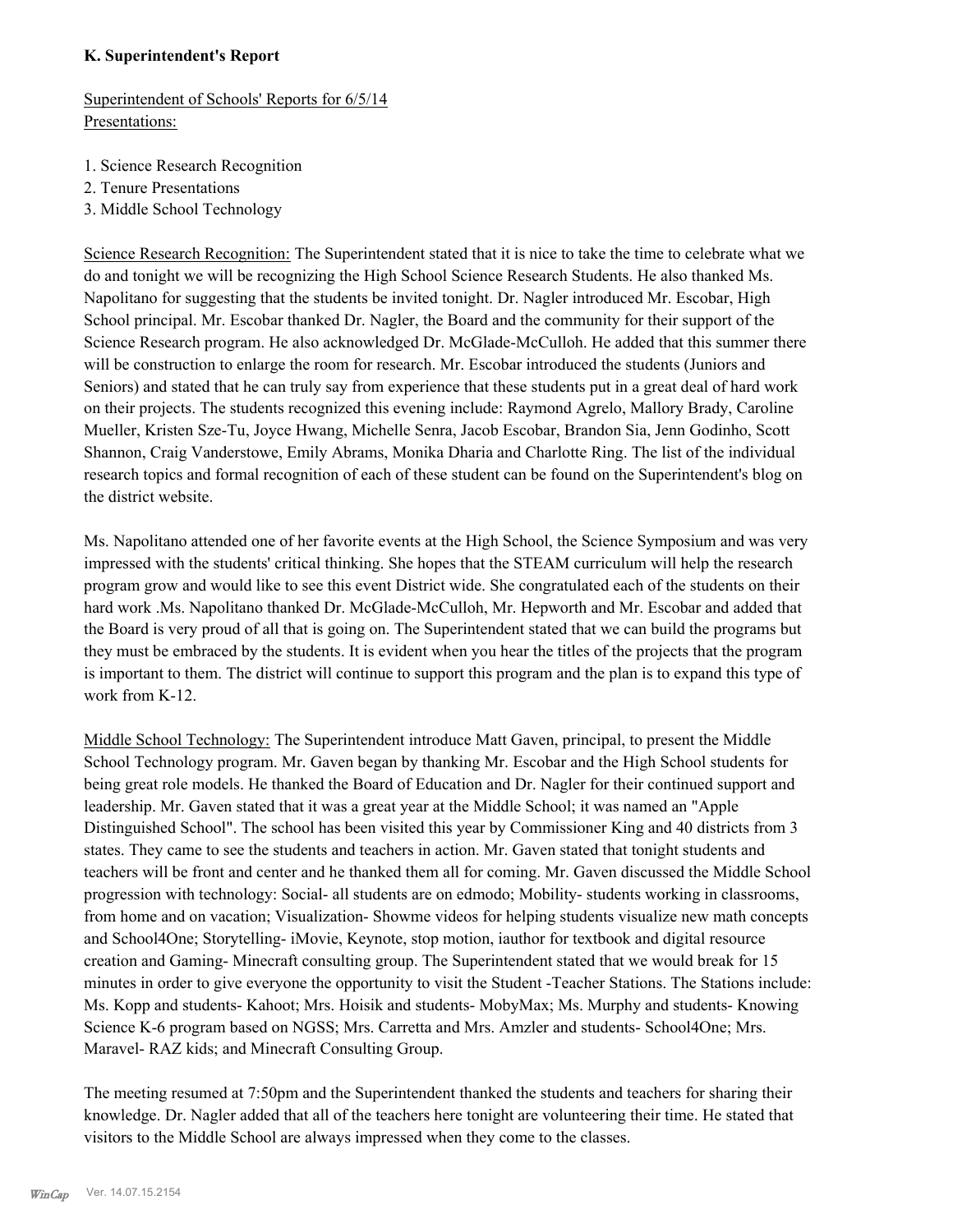Tenure Presentations: The Superintendent stated that there are three individuals up for tenure this evening and he has the pleasure of knowing all three. He introduced Devra Small, Hampton Street principal to discuss Diane Nodell, Librarian. Ms. Small reported that when Ms. Nodell was hired the new library had just been completed and there was not a book on a shelf. Ms. Nodell set-up the library and displayed a lot of initiative. She works very collaboratively with teachers on student research projects and is an asset to the program. Dr. Nagler stated that when he met Ms. Nodell, she had just been excessed from South Huntington. Ms. Nodell did a great deal of work in a short time. He described Ms. Nodell as a "Can Do" person who is always ready to jump in and help. Her interactions with teachers and students are always positive. Dr. Nagler recommends Ms. Nodell highly for tenure.

The Superintendent introduced Ralph Amitrano and Ms. Small to discuss the next tenure candidate, Joe Cerulli, Physical Education teacher. Mr. Amitrano described Joe Cerulli as a tremendous educator and a caring person. He rewrote the K-2 curriculum in physical education and teaches to the standards. Mr. Cerulli coaches in the Middle School and the High School and is able to get the most out of the students. Ms. Small stated that Joe is very good with helping the children deal with frustration. Dr. Nagler stated that he was principal of the High School when Joe was a student. As a junior and senior, Joe displayed the qualities of a student leader. He added that you do not always get to see how your students turn out and he is very proud to have Joe back in District. Dr. Nagler highly recommends Joe Cerulli for tenure.

The Superintendent introduced Mr. Escobar and Mr. Desire to discuss the final candidate for tenure, Mary Owens, Mathematics teacher. Mr. Escobar stated that Mary Owens has many of the same qualities as were stated for Joe Cerulli and she is also a former Mineola student. She started teaching at the High School when first hired; then Mary was moved to the Middle School and finally back to the High School after reconfiguration. He stated that Ms. Owens is teaching young people how to act as adults. Mr. Escobar is very glad to have Mary at the High School. Mr. Desire stated that he knows Mary from when she was a student. He related a story about Mary when she was a student teacher at the High School. Mr. Desire had Ms. Owens do a lesson in his classroom and he observed and watched the student reaction. After the class was over, he asked Ms. Owens about how she felt the class went. Ms. Owens stated that she was not happy with how it went but she knew what she had done wrong. Mr. Desire reported that the next day, Ms. Owens came back and had adjusted the lesson to meet the needs of the students in the classroom. Mr. Desire knew at that point that Ms. Owens would be a good teacher and he is happy that he was right. Dr. Nagler stated has known Mary for many years and knew what she would bring to the District. He added that you can lose students quickly, if you do not have good teachers. Mary believes that every student can learn. Dr. Nagler highly recommends Ms. Owens for tenure.

The Superintendent recommends all three candidates without reservation. Ms. Napolitano stated that teachers are very important and she thanked the three candidates for all that they do. She added that she has known Mary for a long time and is happy to be approving her for tenure. Mr. Barnett compared tenure to a marriage and added that it is easier to get out of a marriage. He stated that he has full faith in these three individuals and reminded them to never forget why we are all here. Mr. Barnett stated that the Board would now vote on Resolution #72. After the vote, the Superintendent congratulated the three for having received tenure.

#### Superintendent Comments

The Superintendent had no additional comments this evening, but he was in need of an executive session to discuss negotiations.